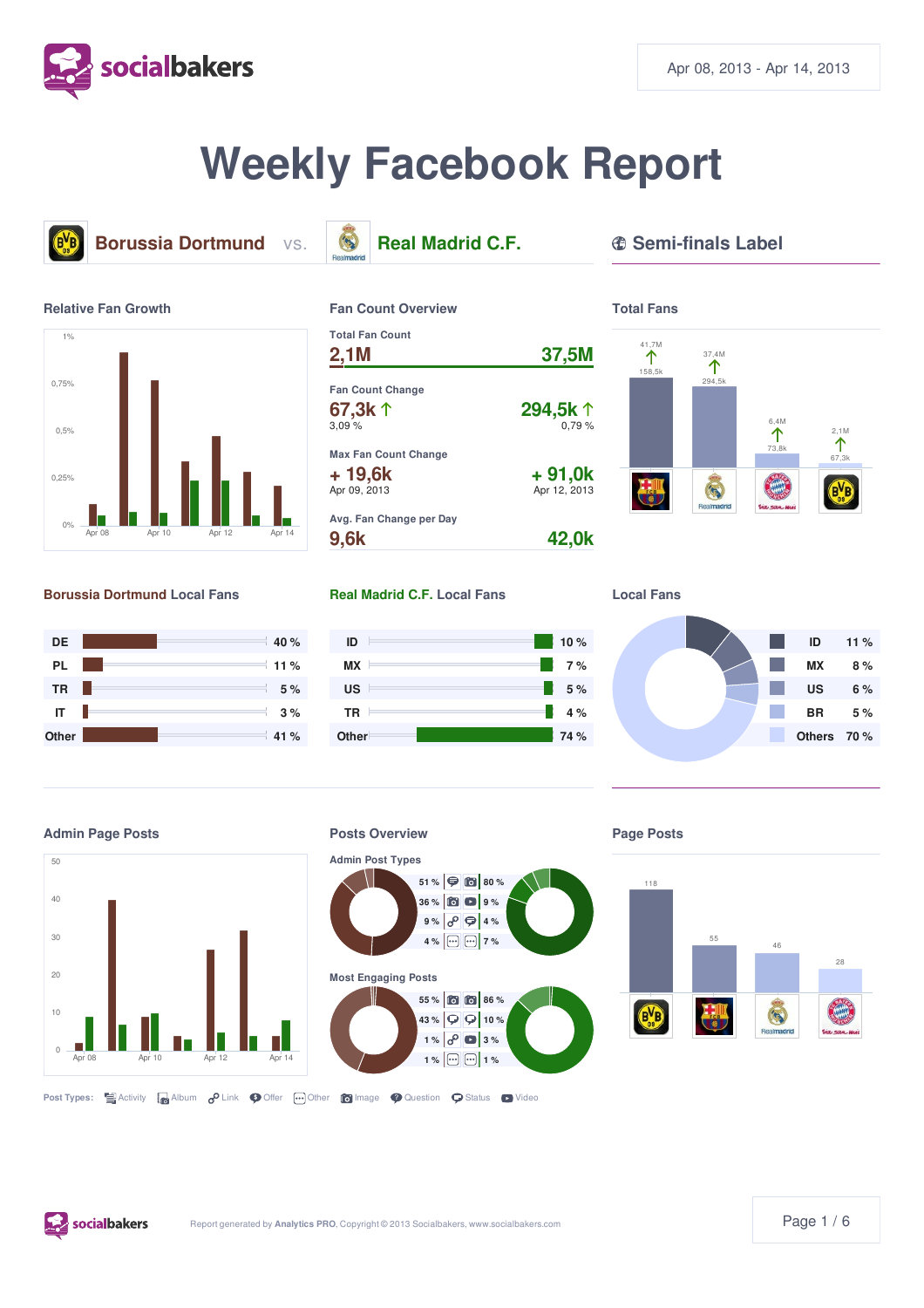

# **Weekly Facebook Report**



**Borussia Dortmund** vs. **S. Real Madrid C.F. <b>C.** Semi-finals Label

#### **Most Engaging Post Time**

| <b>MON</b> | TUE   | <b>WED</b> | <b>THU</b> | <b>FRI</b> | <b>SAT</b> | <b>SUN</b> |
|------------|-------|------------|------------|------------|------------|------------|
| 8:00       | 11:00 | 2:00       | 11:00      | 2:00       | 11:00      | 2:00       |
| РM         | PM    | PМ         | AМ         | <b>PM</b>  | AМ         | PМ         |
| 11:00      | 10:00 | 2:00       | 11:00      | 12:00      | 0:00       | 10:00      |
| ΑМ         | PM    | PМ         | ΑМ         | ΔM         | AМ         | PМ         |

**Fans Interaction**





#### **Posts Interaction Overview**

| <b>Total Fans Interaction</b><br>1,4M | 3,6M                       |  |  |
|---------------------------------------|----------------------------|--|--|
| 1,3M $\boxtimes$ Likes                | $3.3M$ $\bigcirc$ Likes    |  |  |
| 43.4k Comments                        | 147,1k Comments            |  |  |
| 76.0k <b>I</b> Shares                 | 155,8k <sup>1</sup> Shares |  |  |



**Sharability Ratio**

**1** : **2,5**

#### **Most Engaging Post Times**

| <b>MON</b> | TUE         | <b>WED</b> | <b>THU</b>                | <b>FRI</b> | <b>SAT</b>        | <b>SUN</b> |
|------------|-------------|------------|---------------------------|------------|-------------------|------------|
| 9:00<br>ΑМ | 11:00<br>PМ | PМ         | $11:00$ 11:00 12:00<br>AМ | ΑМ         | 5:00<br><b>PM</b> | 2:00<br>PM |

**Average Fans Interaction per Day**

# **1,5M**

**Total Fans Interaction Total Fans Interaction**

#### **9,8M**

**9,0M Likes 341,0k Comments 486,3k Shares**





**Average Post Engagement Rate Post Engagement Rate Overview Average Post Engagement Rate**

| Average Post Engagement Rate                |                 |
|---------------------------------------------|-----------------|
| 0,5638 %                                    | 0,2106%         |
|                                             |                 |
| Change in Average Post Engagement Rate      |                 |
| 29,1481 %                                   | 0.6721%         |
| <b>Post Engagement Rate Formula</b>         |                 |
| Number of Likes + Comments + Shares         |                 |
| Number of Wall Posts made by Page           | on a given date |
| <b>Total Number of Fans</b> on a given date | × 100           |





**socialbakers** 





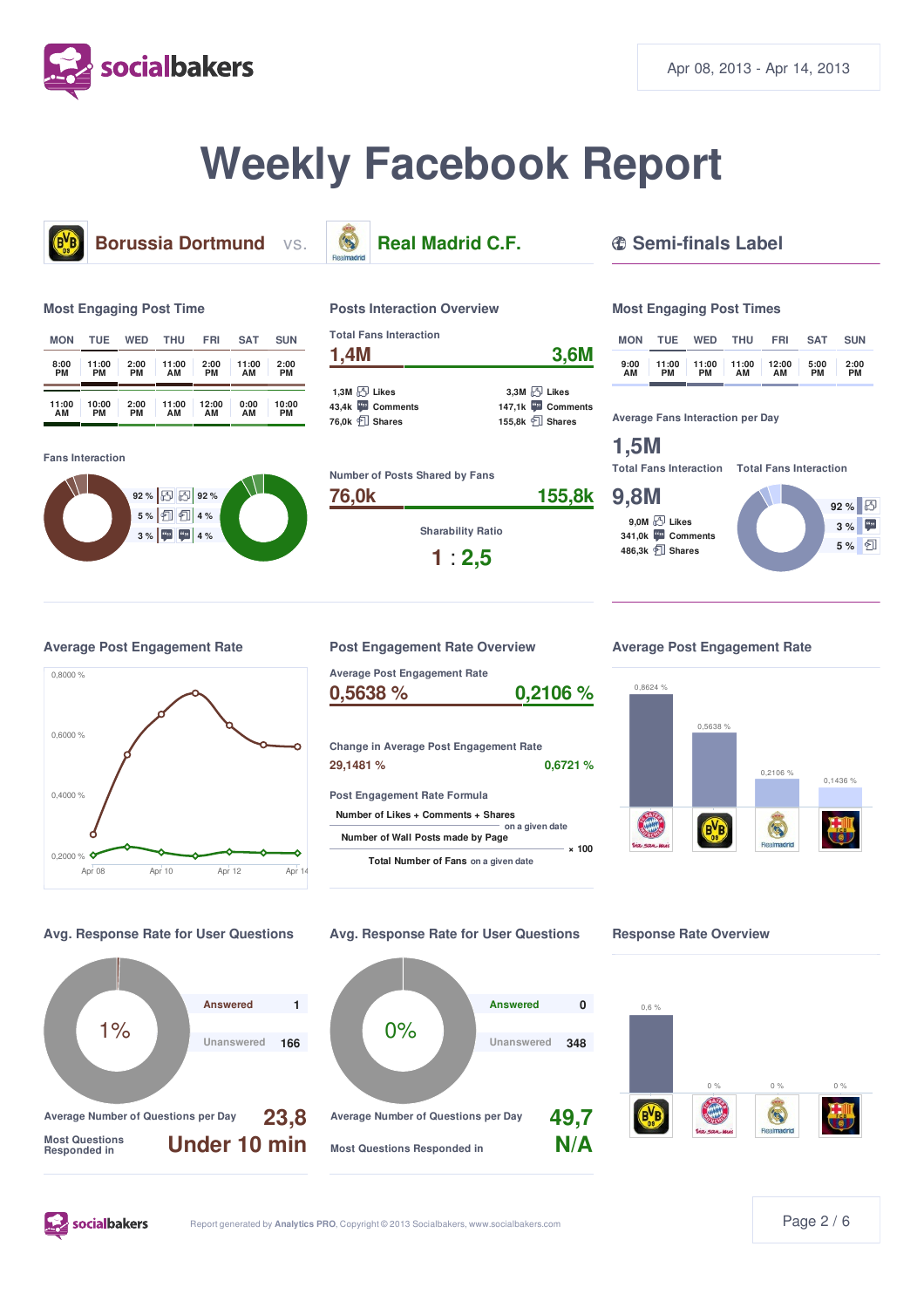

# **Weekly Facebook Report**





socialbakers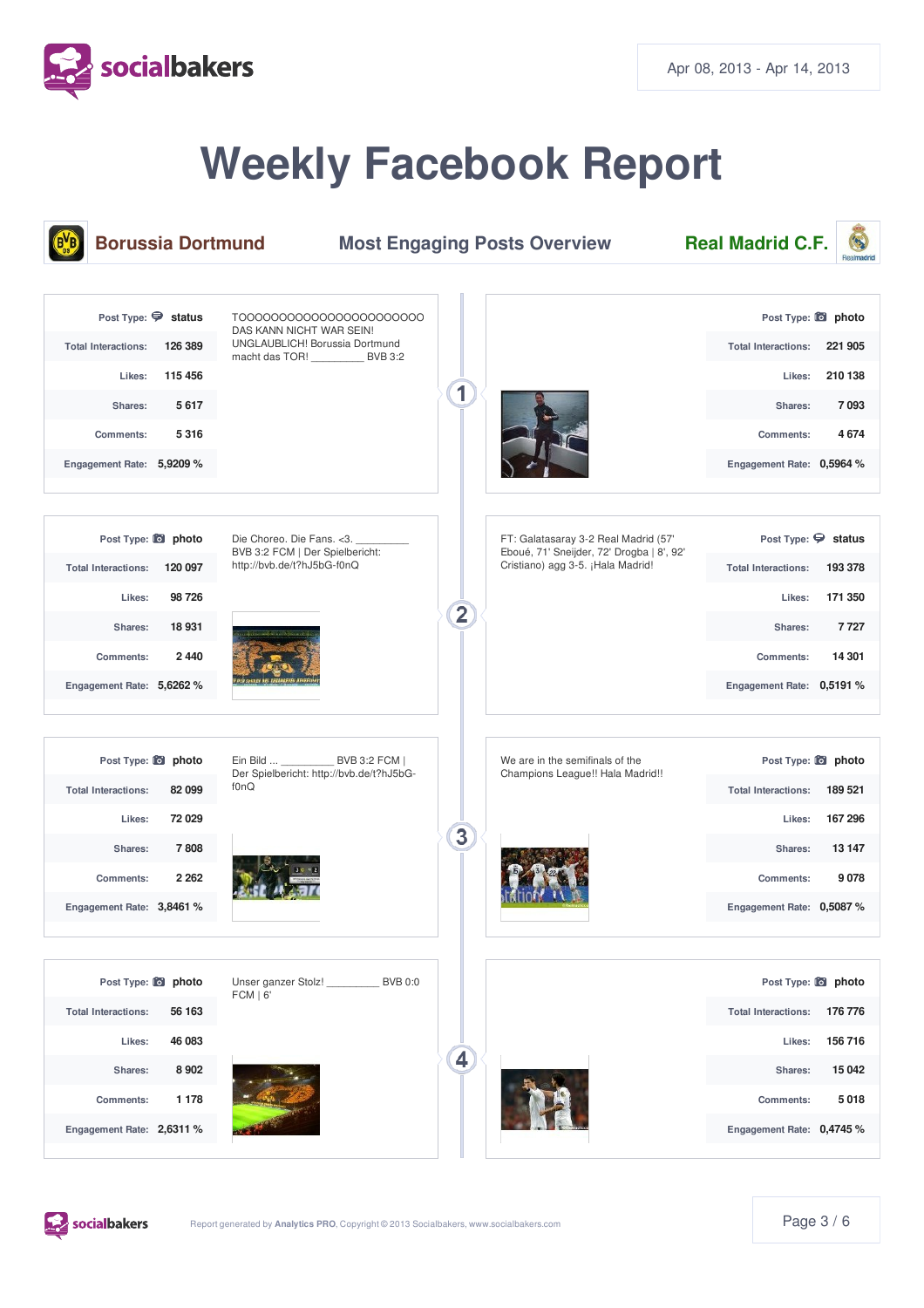

# **Metric Report Overview**

#### **Relative Fan Growth**

This is the percent increase in Fans each day during a selected time range.

## **Total Fan Count**

The total number Fans on the last day of a selected time range.

# **Fan Count Change**

This is the numerical increase in Fans from the first day of a selected time range to the last day of the selected time range. The percent increase in terms of total Fans is also visible below this number.

#### **Avg change per day**

Shows the average change in Fan growth during a selected time range.

#### **Local Fans Graph**

Shows the distribution of Fans by country.

## **Max Fan Count Change**

This shows the day with the largest change in number of Fans (either increase or decrease) during a selected time range and the numerical value of the change on that day.

# **Total Fans of (Benchmark)**

Shows other Pages Fan growth and total number of Fans during a selected time range. These Pages are included for comparative purposes.

#### **Share**

Shows the percentage of Fans from each country on the last day of the selected time range.

# **Total Count**

Shows the total number of Fans from each country on the last day of the selected time range.

## **Local Fans Graph (Benchmark)**

Shows the distribution of Fans by country for the benchmarked Pages.

## **Admin Post Types**

Shows the percentage of times that the admin posted each type of content during a selected time range. The types of content include are photos, videos, comments and links (in that order).

## **Relative Growth**

Shows the percentage increase in Fans for each country during the selected time range.

# **Admin Page Posts**

This graph shows the number of posts made by the page's administrators each day during a selected time range.

# **Most Engaging Posts**

Shows the percent of engagement that each post recieved out of the total Page engagement rate during the selected time range.

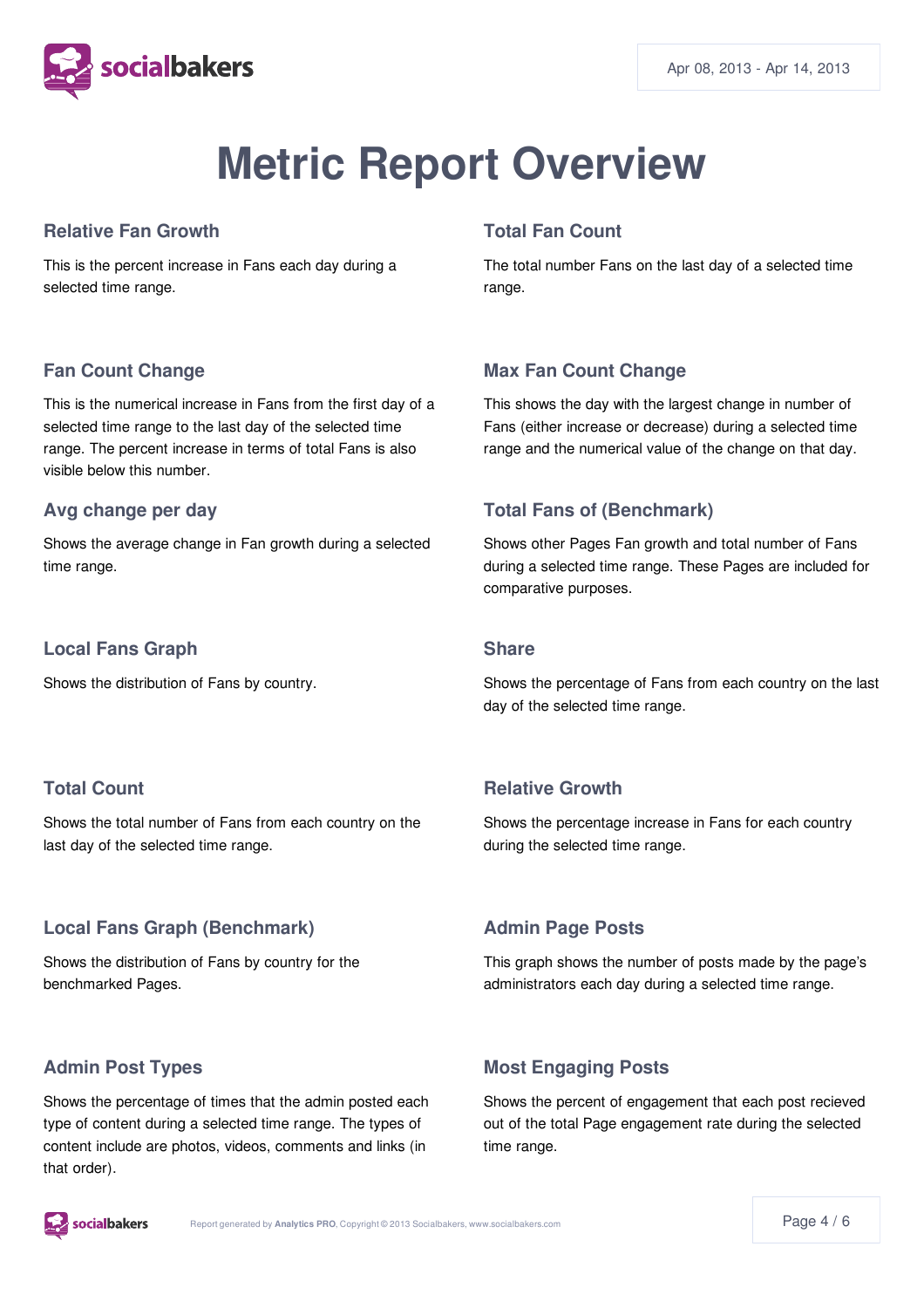

# **Metric Report Overview**

## **Page Posts of (Benchmark)**

Shows the number of admin posts made by the benchmarked Pages during the selected time range.

## **Most Engaging Post Time**

Shows the hour during each day of the week that the Page received the highest levels of Fan engagement.

## **Total Interactions**

Shows the total number of interactions (Likes, comments and shares) during a selected time range.

## **Number of Posts shared by Fans**

Shows the total number of posts shared by fans during a selected time range.

#### **Post Interactions Overview**

Shows the percent of interaction types (Likes, comments, shares) that the Page received during the selected time range.

#### **Average Fan Interactions Per day**

Shows the average Fan interactions per day that occurred on the benchmarked Pages.

## **Total Fan Interactions (Label)**

Shows the percent of interaction types (Likes, comments, shares) that the benchmarked Pages received during the selected time range.

## **Average Engagement Rate**

This is the average engagement rate during the selected time range.

## **Average Label Post Engagement Rate**

Shows the average post engagement rates of the benchmarked Pages during the selected time range.

# **Most Engaging Post Times (Label)**

Shows the hour during each day of the week that the benchmarked Pages received the highest levels of Fan engagement.

#### **Total Fan Interactions (Label)**

Shows the total number of of Fan interactions that occurred on the benchmarked Pages during the selected time range.

## **Average Post Engagement**

This graph shows the evolution of the average post engagement rate each day during a selected time range.

## **Change in Average Post Engagement Rate**

Shows the increase or decrease in the engagement rate from the first day to the last day of the monitored time range.

## **Average Response Rate for User Questions**

This graph show percent of user questions that the admin responded to during the selected time range. Also displayed are the number of answered questions and unanswered questions.